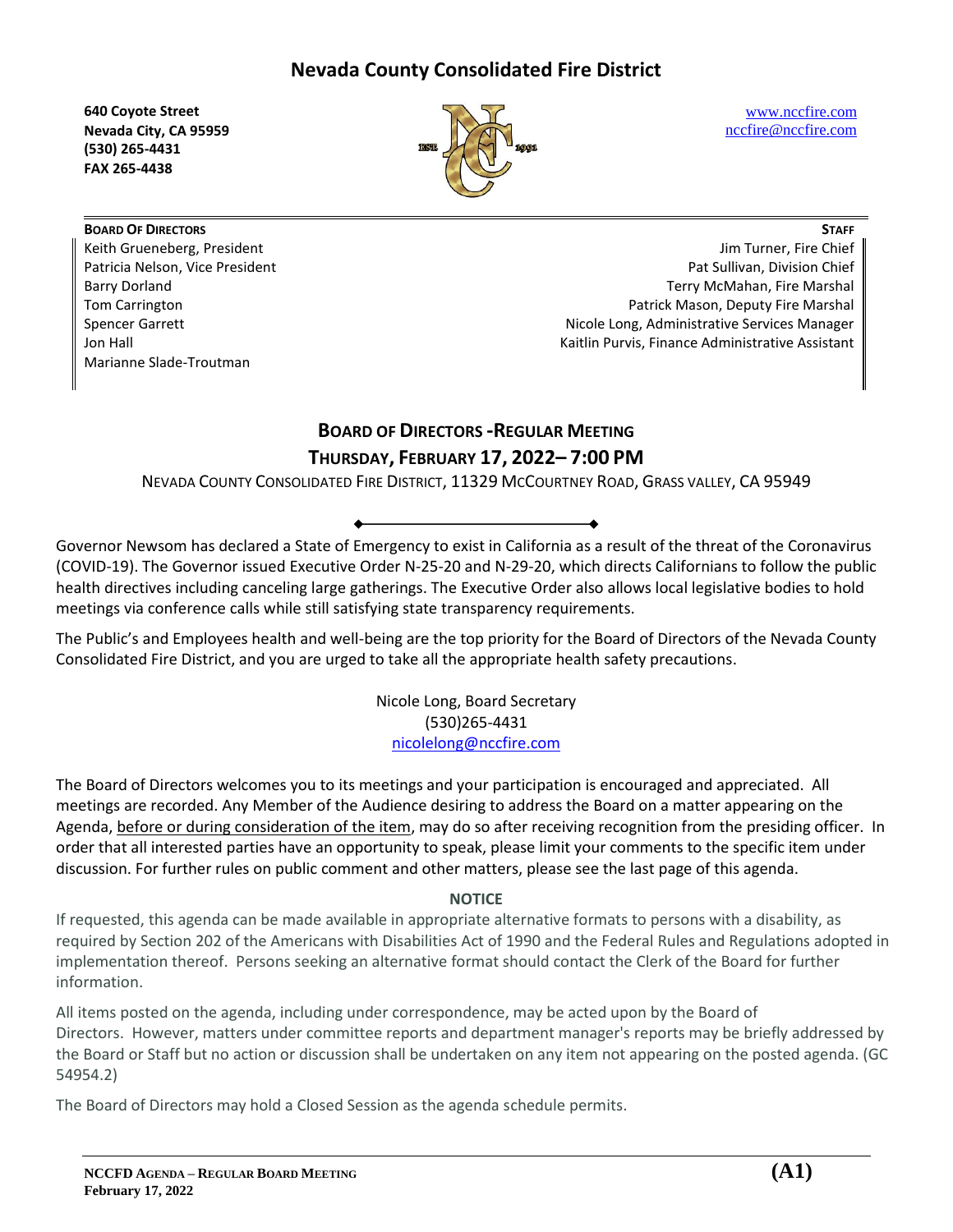# **STANDING ORDERS:**



# **\*PUBLIC COMMENT FOR ITEMS NOT ON THE AGENDA**

*Per CA Government Code 54954.3*

*This is the time for any member of the public to address the Board on any item not on this Agenda that is within the subject matter jurisdiction of the NCCFD Board. Please wait for recognition from the presiding officer. The Board generally cannot act on or discuss an item not on the agenda. However, the Board may "briefly respond" to comments or questions from the members of the public. Please see the rules for public comment at the end of this agenda.*

### **CONSENT CALENDAR**

*These items are considered to be routine and may be enacted by one motion by the Board of Directors. There will be no separate discussion of these items. If discussion is desired, any board or staff member or interested party may request that an item be removed from the Consent Calendar to be considered separately.* 

- 1. Acceptance of Minutes January 22, 2022
- 2. Fund Balances, Check History Report and Credit Card History Report

### **COMMITTEE REPORTS**

**STANDING COMMITTEES**

**AD HOC COMMITTEES**

FINANCE/BUDGET: **HALL, Slade-Troutman**  PERSONNEL: **Carrington, Garrett, Nelson**

BOARD POLICY AND PROCEDURES: **Grueneberg** CONSOLIDATION: **Grueneberg, Dorland, Carrington**

#### **LOCAL AGENCY ASSIGNMENTS**

NEVADA COUNTY FIRE AGENCY (JPA): **Garrett, Turner**

### **NEW BUSINESS**

- 3. Discussion and possible action, Presentation by the Greenhorn Firewise Community regarding storage tanks along Greenhorn Road. **Greenhorn Firewise Community**
- 4. Discussion and possible action, Chief Turner Retirement. **President Grueneberg**
- 5. Discussion and possible action, Fire Chief Job Description. **President Grueneberg**
- 6. Discussion and possible action, Fire Chief Recruitment. **President Grueneberg**
- 7. Discussion and possible action, Resolution 22-05, Executor of Wells Fargo accounts. **Fire Chief Turner**
- 8. Discussion and possible action, Administrative Agreement between Nevada County Consolidated Fire District and Penn Valley Fire Protection District. **Fire Chief Turner**
- 9. Discussion and possible action, Resolution 22-06, Authorizing Overtime and Portal to Portal Pay for Employees. **Fire Chief Turner**
- 10. Discussion and possible action, Ordinance 22-01, Conflict of Interest Code. **Fire Chief Turner**

# **CHIEF'S MONTHLY REPORT**

### **\*BOARD DISCUSSION**

# **ADJOURNMENT**